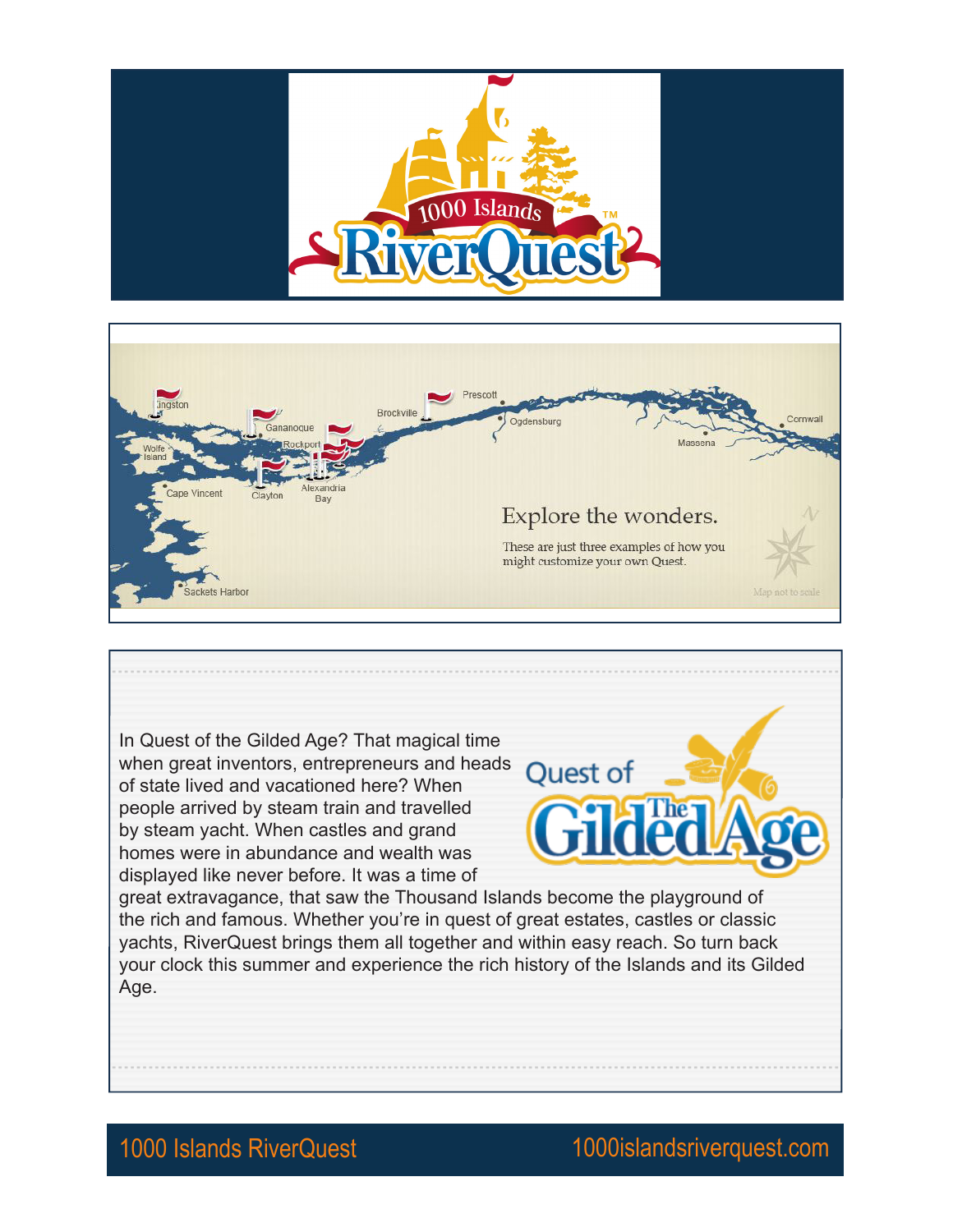| <b>1000 Islands &amp;</b><br><b>Seaway Cruises</b> | Located in Brockville Ontario, 1000 Islands & Seaway Cruises<br>offers cruises aboard their high-speed catamaran called<br>the 'WildCat' in addition to traditional sightseeing cruises, to<br>experience the 1000 Islands like never before.                                                                                                                                                                                                                                                    |
|----------------------------------------------------|--------------------------------------------------------------------------------------------------------------------------------------------------------------------------------------------------------------------------------------------------------------------------------------------------------------------------------------------------------------------------------------------------------------------------------------------------------------------------------------------------|
| <b>Antique Boat</b><br><b>Museum</b>               | The Antique Boat Museum located in Clayton, New York, is<br>North America's premier fresh water nautical museum. It's a<br>must see location if you are in Quest of Boats. The museum<br>features over 300 unique and beautifully-preserved boats,<br>thousands of recreational boating artifacts and countless<br>special events including speed boat rides, boat shows,<br>education programs and much more.                                                                                   |
| <b>Antique Boat Tours</b>                          | Antique Boat Tours offer a broad range of personalized luxury<br>excursions throughout the magnificent 1000 Islands of the St.<br>Lawrence River aboard the 42-foot, mahogany boat called<br>Pardon Me Too.                                                                                                                                                                                                                                                                                      |
| Aquatarium<br>Ⅲ Ⅲ 168 Ⅲ Ⅲ                          | This is RiverQuest's signature gateway destination. It's purpose<br>is to inspire curiosity in the River and all it offers. History,<br>commerce, science, environment and more are all themes<br>of discovery that are woven throughout the Aquatarium's<br>exhibits. RiverQuests partners contribute and participate in the<br>inspirational storytelling in the theatre, interactive exhibits and<br>aquariums and River otter habitat. (The Aquatarium opens to<br>the public in April 2014) |
| <b>Arthur Child Heritage</b><br><b>Museum</b>      | Arthur Child Heritage Museum of the Thousand Islands<br>is located right on the shores of the St. Lawrence River in<br>picturesque Gananoque. Discover the rich history of the Islands<br>through a number of exhibits that are designed to educate and<br>entertain.                                                                                                                                                                                                                            |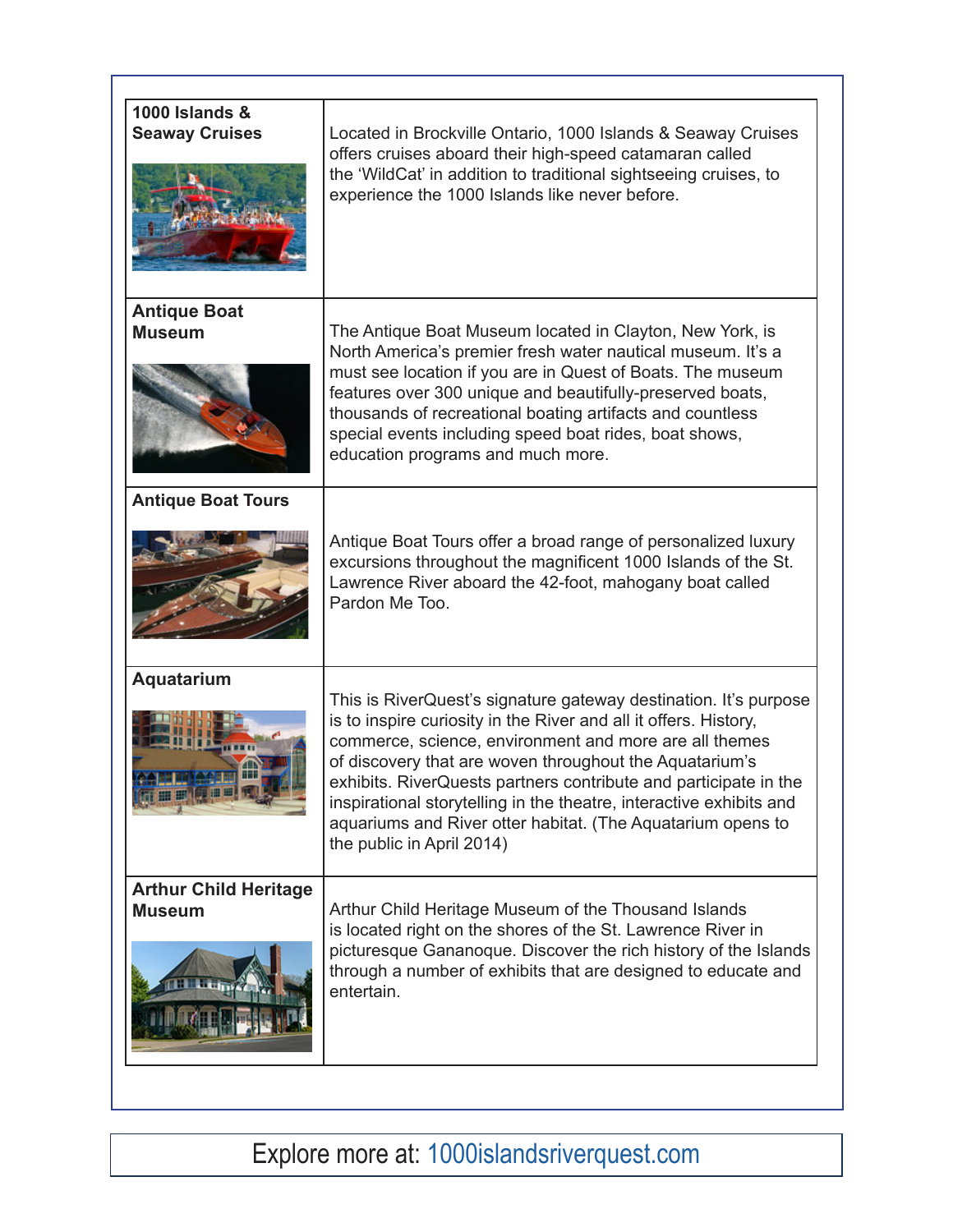| <b>Bellvue House</b><br><b>National Historic Site</b>              | Home of a nation builder, Bellevue House National Historic Site<br>of Canada connects to a time when Canada was a small British<br>colony, and to a person who was instrumental in the creation of<br>a country that spans from coast to coast to coast. Discover how<br>Canada's first prime minster lived in authentic 1840's style.                                          |
|--------------------------------------------------------------------|---------------------------------------------------------------------------------------------------------------------------------------------------------------------------------------------------------------------------------------------------------------------------------------------------------------------------------------------------------------------------------|
| <b>Boldt Castle</b>                                                | Boldt Castle, located near Alexandria Bay, NY in the famed<br>1000 Islands is once again becoming what it was always meant<br>to be, the premier home and attraction on the St. Lawrence<br>River.                                                                                                                                                                              |
| <b>Cataraqui Region</b><br><b>Conservation</b><br><b>Authority</b> | The CRCA covers an area of 11 watersheds from Greater<br>Napanee to Brockville to Newboro. Our programs include<br>water management, environmental planning, forestry, habitat<br>protection, conservation education and outdoor recreation. The<br>CRCA owns and manages more than 4,000 hectares of land<br>including conservation areas, boat ramps, forests and wetlands.   |
| <b>Clayton Island Tours</b>                                        | 1000 Islands most unique boat tour experience. Daily stops to<br>Rock Island Lighthouse and Boldt Castle are available. As well<br>as our Glass Bottom Boat offer passengers an unparalleled<br>view of underwater life in the clean waters of the St. Lawrence<br>River. Peer through the glass for clear water for views that only<br>a scuba diver could have before.        |
| <b>Cornwall Brothers</b><br><b>Store &amp; Museum</b>              | The Cornwall Brothers Store and Museum, located on the<br>waterfront in Alexandria Bay, New York, offers a variety of<br>exhibits about Thousand Islands history, a lecture series, and<br>special events and tours.                                                                                                                                                            |
| <b>Fulford Place</b>                                               | Located in Brockville, overlooking the St. Lawrence River,<br>Fulford Place is a 20,000-square-foot mansion built in 1899-<br>1901 for self-made millionaire and Senator George T. Fulford.<br>The magnificent mansion features fascinating collections,<br>exhibits, seasonal events, educational programming, guided<br>tours and a Tea Room serving lunch and Afternoon Tea. |

Explore more at: 1000islandsriverquest.com